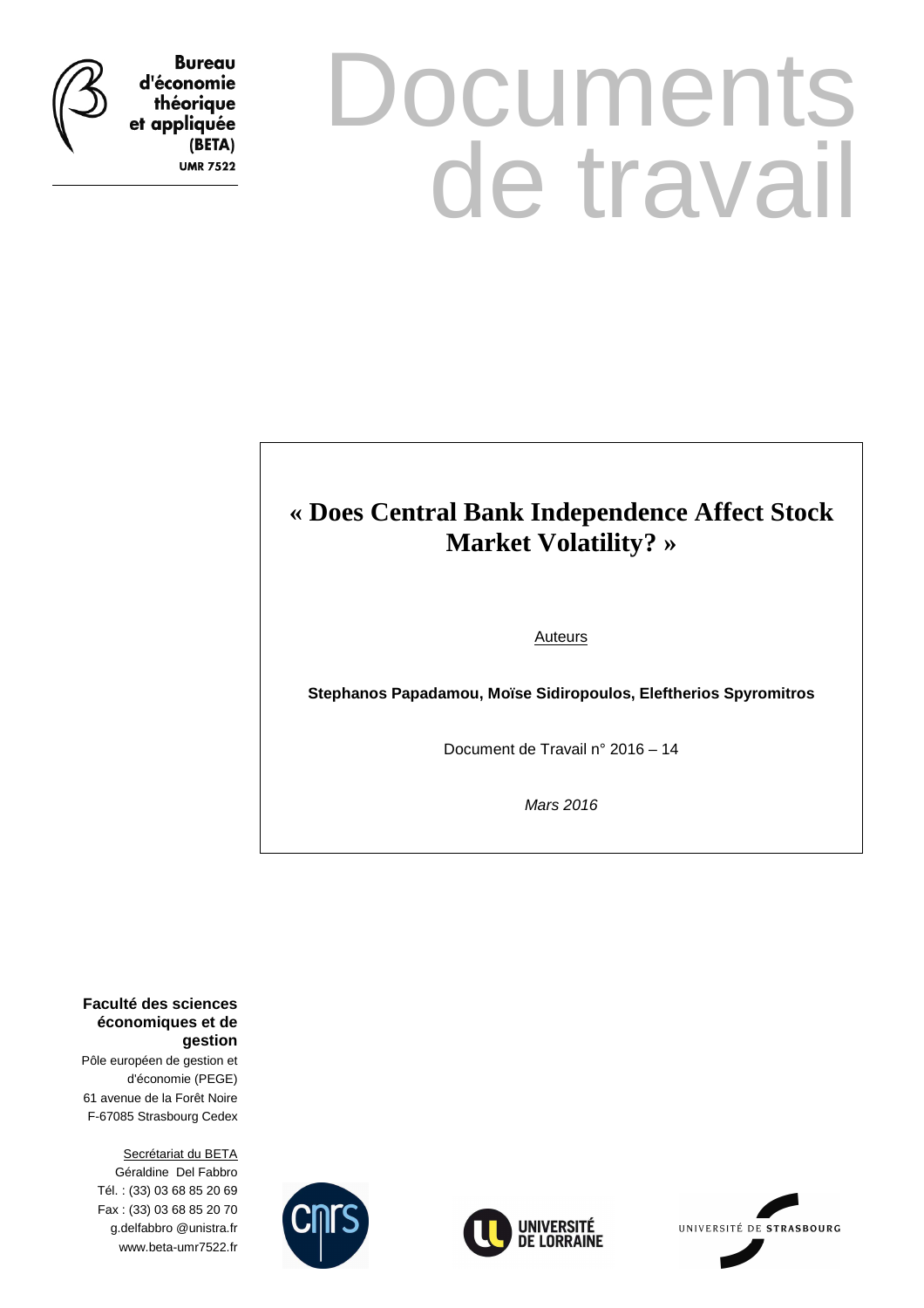#### **Does Central Bank Independence Affect Stock Market Volatility?**

.**Stephanos Papadamou** 

University of Thessaly, Department of Economics, Korai 43, 38333 Volos, Greece, e-mail: stpapada@uth.gr

> **Moïse Sidiropoulos**  BETA, University of Strasbourg, France e-mail: sidiro@unistra.fr

#### **Eleftherios Spyromitros**

Democritus University of Thrace, Department of Economics, University Campus, 69100 Komotini, Greece, e-mail: espyromi@ierd.duth.gr

**Abstract**: This paper addresses the issue of impacts of central banks' conservativeness/independence on stock market volatility. Using a simple theoretical macroeconomic model, we analytically find a positive link between stock prices volatility and central bank conservativeness. By applying panel data analysis on a set of 29 countries from 1998 to 2005, sufficient evidence for this positive relationship is provided using two different measures of stock market volatility.

Key words: Central bank independence, stock market volatility, panel data. JEL classification numbers: E52, E58, G1.

#### **1. Introduction**

The conduct of monetary policy has moved during the last two decades to a new paradigm, which gives accent to central banks' independence and transparency. In effect, a very important strand of the literature, starting with the seminal papers by Kydland and Prescott (1977), Barro and Gordon (1983), and Rogoff (1985), by assuming that individuals form rational expectations and modeling the behavior of government, they showed that a discretionary monetary policy creates an inflation bias. However, the so-called time inconsistency problem of monetary policy can be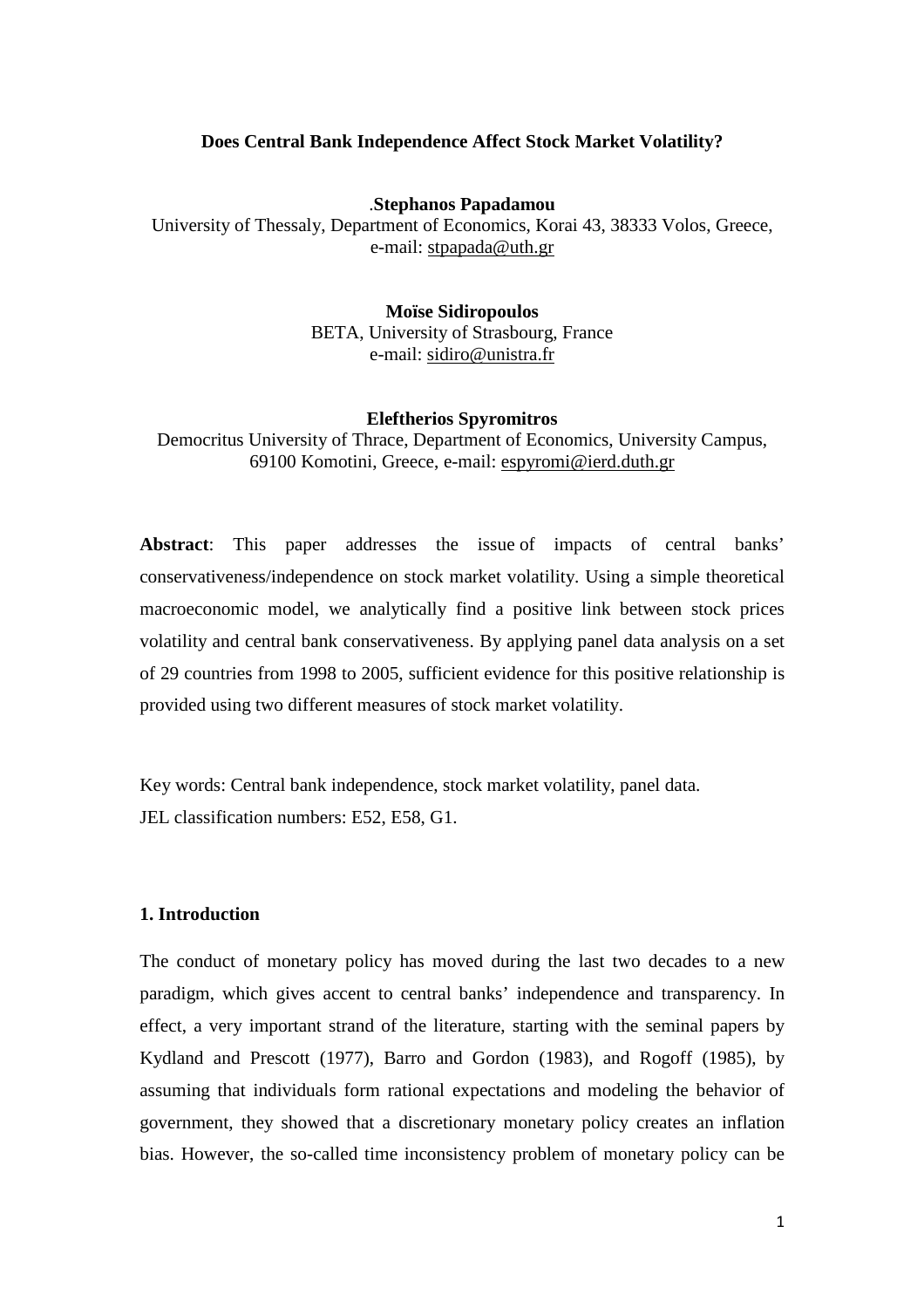solved when considering central banks which are politically, economically and personally independent because inflation expectations are better anchored and therefore surprise inflation generated by politicians is prevented. Moreover, more transparent monetary policies gained importance based on accountability and economic arguments. Since the pioneer work of Cukierman and Meltzer (1986), a large body of the literature on the economic desirability of central bank transparency has been developed.<sup>1</sup> There is common wisdom that more information is crucial for the private sector and financial operators helping them to improve expectations and therefore their decisions (Blinder, 1998; Eijffinger *et al*., 2000; Van der Cruijsen and Demertzis, 2007; Crowe and Meade, 2008; Papadamou, 2013, Papadamou *et al*. 2014a among others).

Recent studies on central bank independence mainly investigate the effects of central bank independence on macroeconomic performance2 (Cukierman, 2008; de Haan *et al*., 2008; Carlstrom & Fuerst, 2009; Alpanda & Honig, 2009; Alesina & Stella, 2010; Klomp & de Haan, 2010a; Klomp and de Haan, 2010b; Arnone & Romelli, 2013; Dincer & Eichengreen, 2014).

However, little attention has been paid to the link between central bank independence and financial stability. Garcia Herrero & Del Rio (2003) and Čihák (2007) suggest that there is a positive relationship between central bank independence and financial stability. In their analysis, they consider that financial instability is proxied by the occurrence of banking crises. More recently, Klomp & De Haan (2009) have resulted to the same conclusion by using factor analysis on a number of financial instability indicators. Kuttner & Posen (2010), focusing on the impact of central bank governor appointments on exchange rates and bond yields, have shown that less independence may result in higher markets' reaction. Moser & Dreher (2010) find that high governor turnover affects stock market returns, if the perceived inflation aversion of the new central bank governor differs from that of the of the predecessor's. Förch & Sunde (2012) investigate the effect of central bank independence on stock market returns, finding evidence of a positive effect which is however based on the economic

 $\overline{\phantom{0}}$ 

<sup>&</sup>lt;sup>1</sup> See for a survey on central bank transparency, Geraats (2002) and Eijffinger and van der Cruisjen, (2010).

<sup>2</sup> For an overview of previous literature on central bank's independence macroeconomic desirability, see Arnone *et al.,* 2009.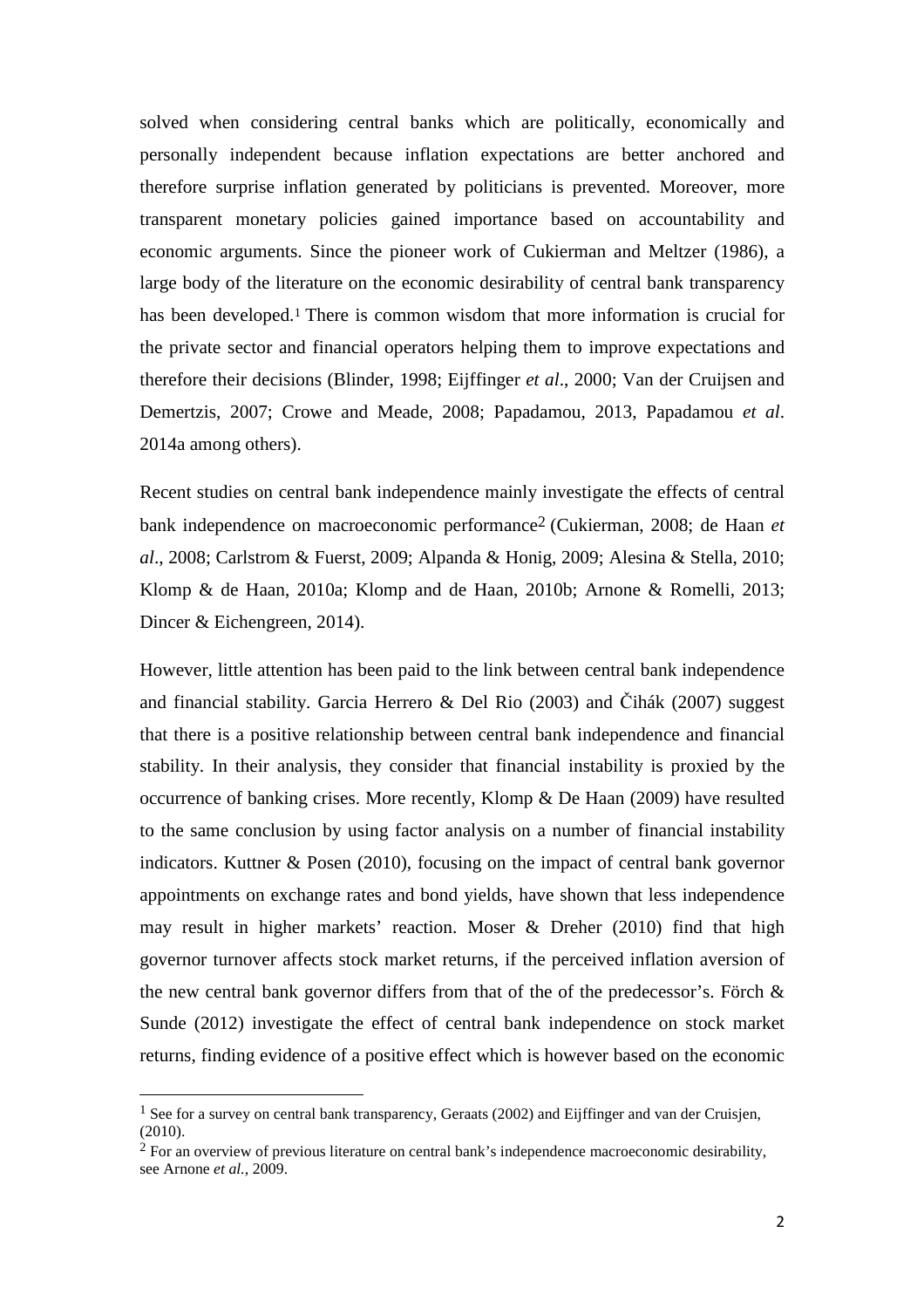independence rather than the political independence. Berger & Kißmer (2013), contrary to previous studies, find a negative link between central bank independence and financial stability. According to their view, a preemptive interest rate hike gives rise to a lower inflation rate in the boom period, leading to an undesirable undershooting of the inflation target for independent central bankers. In this context, Borio & Lowe (2002) underlines that a credible low inflation policy reduces the vigilance of investors and financial institutions to the occurrence of future economic downturns, leading to further borrowing and lending, respectively, positively affecting asset prices.

Unambiguously, in our days, central banks by their speeches, reports and actions have a more upgraded role in the formation of investors' expectations in the stock markets. This study tries to identify the effect of central bank independence on the stock market volatility measures. The level of central bank independence may also have an influential effect on stock market volatility, as central bank's level of transparency proposed by Papadamou *et al*. (2014b). More precisely, this study contributes to the existing literature in two ways: a) by developing a theoretical model which shows the link between stock market volatility and central bank conservativeness and b) by providing, in an international context, empirical evidence for the effect of independence/conservativeness on stock market volatility. Our findings imply that a high level of conservativeness can increase stock market volatility. An interesting policy implication is that a high degree of central bank conservativeness can contribute to financial instability.

The remainder of the paper is structured as follows: The next section describes the theoretical model developed. Section 3 presents the empirical analysis, and finally, we conclude in the last section.

#### **2. The analytical setting**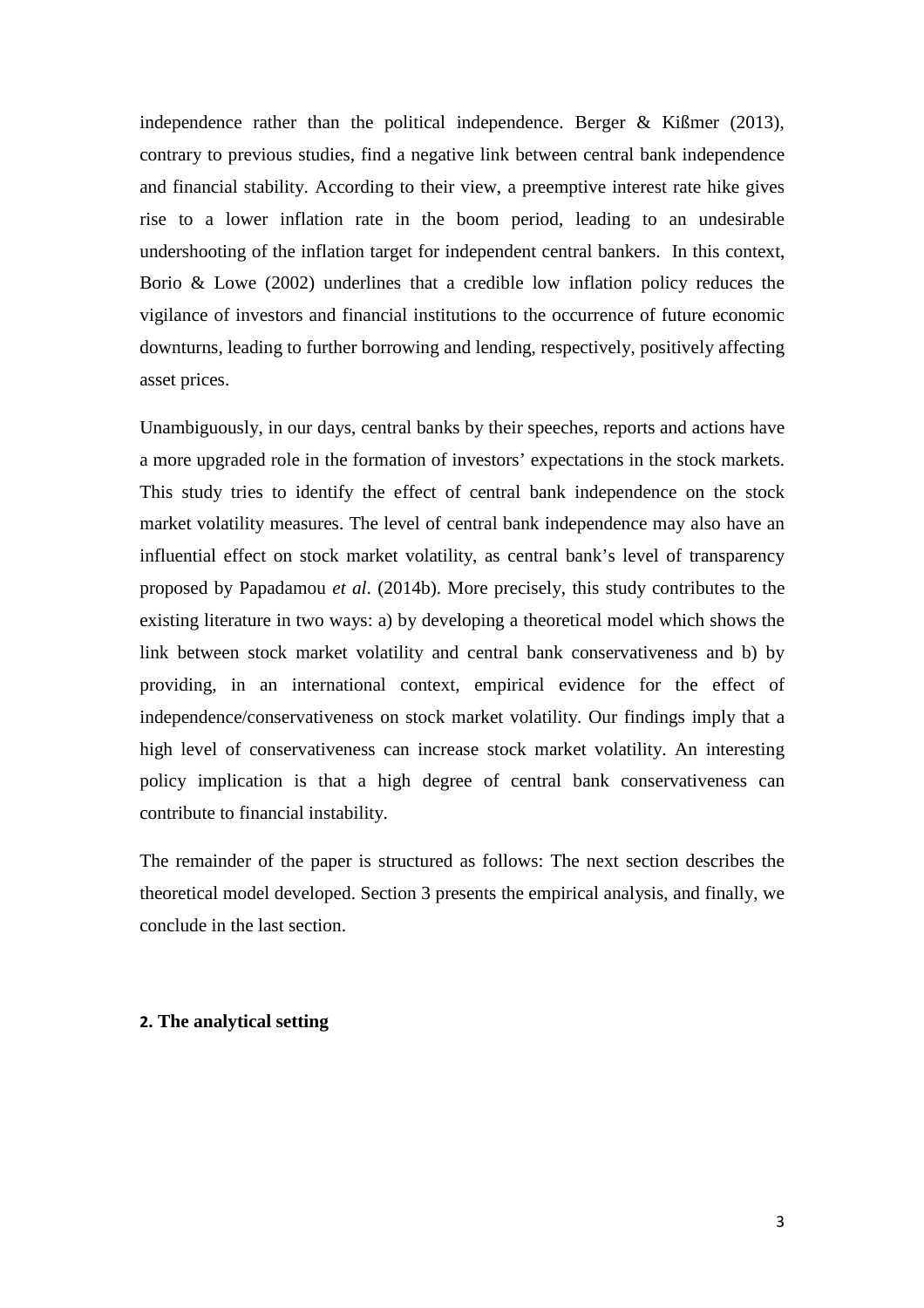We develop a stylised model similar to that of Smets (1997) in order to investigate the relationship between central bank conservativeness<sup>3</sup> and stock prices. In this context, the economy is characterised by the following equations:

$$
\pi_t = \pi_t^e + \mathcal{W}_t - \mathcal{E}_t^{\pi}, \quad \gamma > 0,
$$
\n<sup>(1)</sup>

$$
y_t = -\theta r_t + \delta q_t + \varepsilon_t^d, \qquad \theta, \delta > 0.
$$
 (2)

$$
q_{t} = \rho E_{t} q_{t+1} + (1 - \rho) E_{t} d_{t+1} - r_{t} + \varepsilon_{t}^{q}
$$
\n(3)

where all variables are in logarithms, except the interest rates, and constants have been normalised to zero.

Our inflation augmented Phillips is described by equation (1), where  $\pi$  denotes the inflation rate, y the output, and  $\varepsilon_{\pi}$  a supply shock.

According to equation (2), the aggregate demand of the economy is negatively related to the real interest rate and positively to stock prices where the real interest rate,  $r = i - \pi^e$  is the difference between the nominal interest rate, *i*, and the expected inflation rate,  $\pi^e$ . A wealth effect (denoted by *q*) is incorporated in the aggregate demand in order to capture the role of asset prices in the transmission mechanism of monetary policy (see, e.g., Cecchetti *et al*., 2000). It can also be interpreted as the Tobin's *q*, which positively influences consumption and investment. Finally,  $\varepsilon_d$ indicates a demand shock.

Equation (3) denotes real stock prices which can be decomposed into the expected capital gain ( $E_{t}q_{t+1}$ ), the expected dividend gain ( $E_{t}d_{t+1}$ ), the effect of the real interest rate, and a time-varying risk premium ( $\varepsilon_t^q$ ). We assume that  $d_{t+1} = y_t$ , meaning that the expected real dividend is proportional to output. Moreover, without loss of

 $\overline{a}$ 

<sup>&</sup>lt;sup>3</sup> The relationship between independence and conservatism has been investigated both theoretically and empirically by Eijffinger & Hoeberichts (1998; 2008). They found a negative relationship between these two concepts. In our study, we do not relate independence in terms of a specific parameter. In other words, we consider that central bank independence and conservatism are positively linked.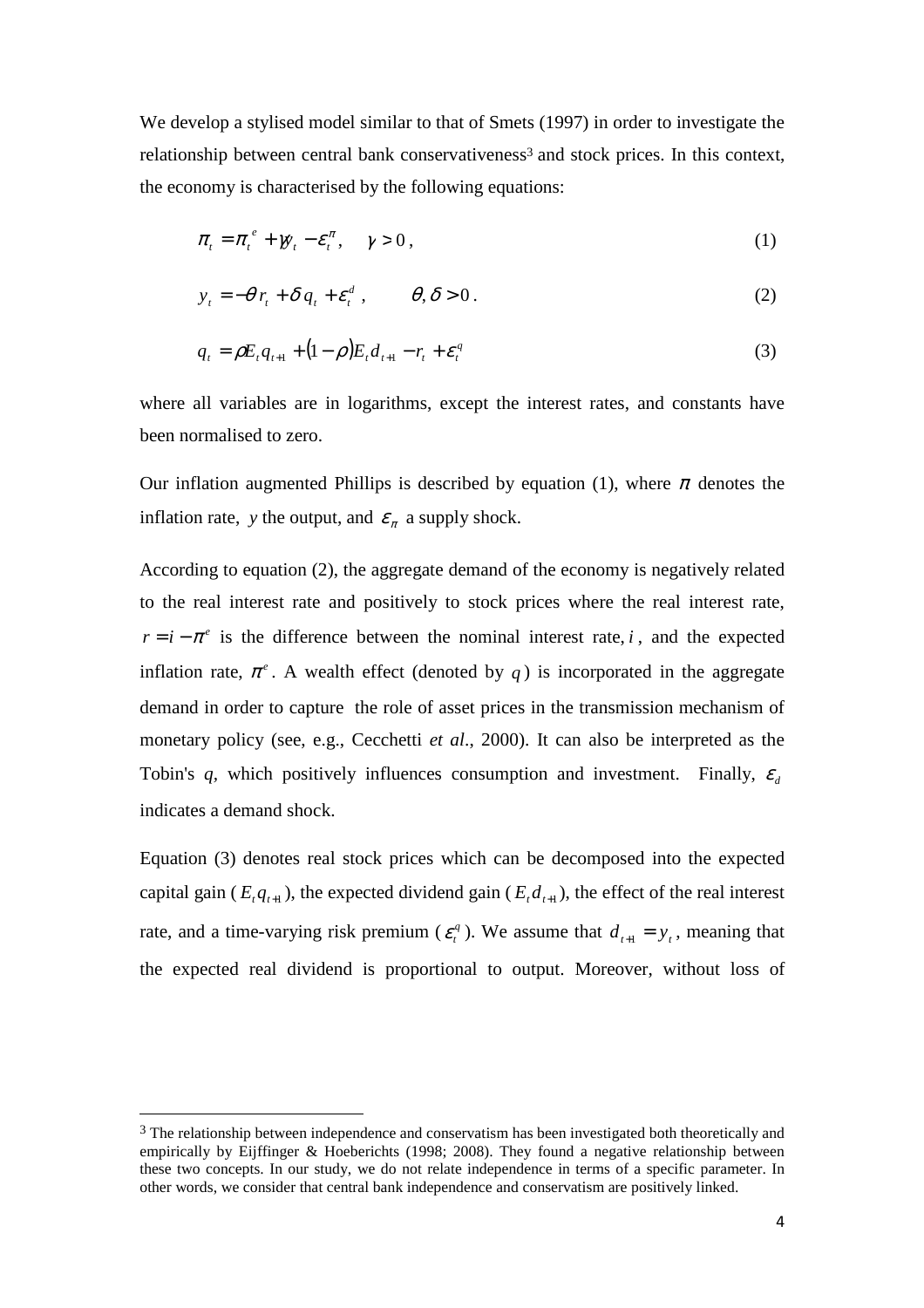generality, we also consider that the expected value of future stock prices can be expressed by  $E_t q_{t+1} = \beta q_t$ .<sup>4</sup>

The Rogoff-type central bank minimises the following loss function:

$$
L = \frac{1}{2}E[\pi^2 + b(y - k)^2],
$$
\n(4)

where  $E$  is the expectation operator, and  $b$  is the weight associated with the output objective *k* relative to the inflation objective (which is supposed to be zero). <sup>5</sup> As it is common in the related literature, the weight attached to the inflation objective is normalised to unity (see Muscatelli, 1998; Demertzis & Hughes Hallet, 2007 among others).

We complete the description of our model with the timing of events as follows: (i) the public forms its inflationary expectations  $\pi^e$ ; (ii) shocks  $\varepsilon_a$ ,  $\varepsilon_i^q$  $\varepsilon_t^q$ , and  $\varepsilon_{\pi}$  occur; (iii) the central bank sets its monetary policy; and finally (iv) firms decide their level of production, *y* , and price level, p.

In our study, we consider that the more important the value of  $b$ , the less conservative the central bank is. Assuming that the central bank correctly anticipates what the public thinks, the minimization of the central bank's problem leads to the following optimality condition:

$$
\pi = -\frac{b}{\gamma}(y - k) \tag{5}
$$

Substituting then equations (1) and (2) into equation (5) and rearranging the terms, we get the following expression for the real interest rate:

$$
r = \frac{1}{\theta} \frac{\gamma}{b + \gamma^2} \pi^e + \frac{\delta}{\theta} q + \frac{1}{\theta} \varepsilon_d - \frac{1}{\theta} \frac{\gamma}{b + \gamma^2} \varepsilon_{\pi} - \frac{1}{\theta} \frac{b}{b + \gamma^2} k \tag{6}
$$

l

<sup>&</sup>lt;sup>4</sup> It is initially assumed that the future value of stock prices can be expressed as  $q_{t+1} = \beta q_t + \mu_t$ .

<sup>5</sup> The parameter *k* reflects the central bank's desire to offset labor market distortions.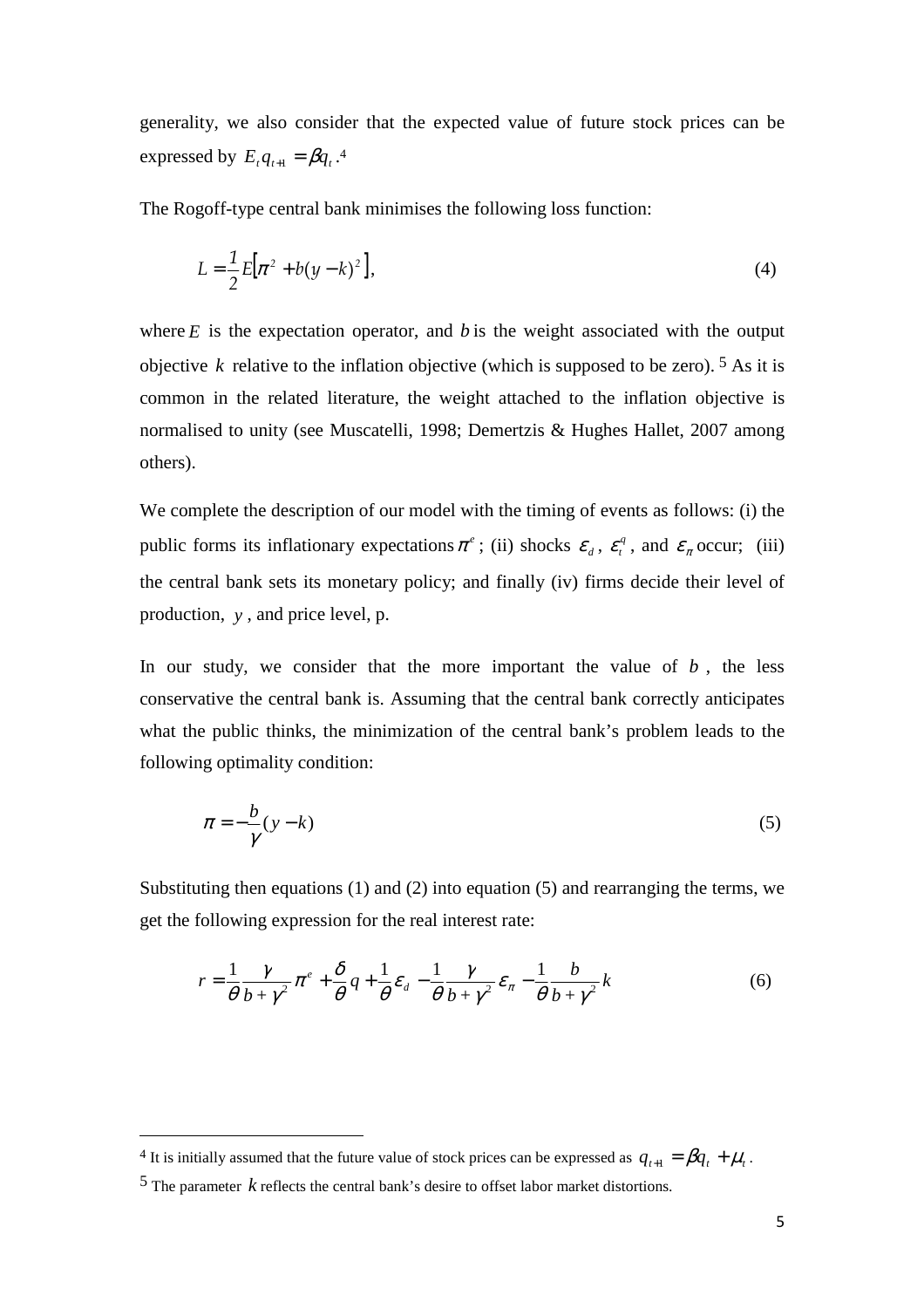However, it must be noticed that the term of expected inflation  $(\pi^e)$  is not yet developed. Substituting then equations (2) and (6) into equation (1), and using the optimality condition (5) yields

$$
\pi^e = \frac{b}{\gamma}k\tag{7}
$$

$$
\pi = \frac{b}{\gamma}k - \frac{b}{b + \gamma^2} \varepsilon_{\pi} \tag{8}
$$

$$
y = \frac{\gamma}{b + \gamma^2} \mathcal{E}_{\pi} \tag{9}
$$

Using then equations  $(6)$ ,  $(7)$ ,  $(8)$  and  $(9)$  into equation  $(3)$ , and solving for the stock prices, we get

$$
q = \frac{\gamma}{b + \gamma^2} \left[ \frac{(1 - \rho)\theta\alpha + 1}{(1 - \rho\beta)\theta + \delta} \right] \varepsilon^{\pi} + \frac{1}{(1 - \rho\beta)\theta + \delta} \left( \theta \varepsilon^q - \varepsilon^d \right)
$$
(10)

Looking at the impact of central bank conservativeness on the variability of stock prices, we take the variance of equation (10) and we find the following expression:

$$
\text{Var}_q = \left(\frac{\gamma}{b + \gamma^2}\right)^2 \left[\frac{(1 - \rho)\theta + 1}{(1 - \rho\beta)\theta + \delta}\right]^2 \sigma_{\varepsilon_\pi}^2 + \left(\frac{1}{(1 - \rho\beta)\theta + \delta}\right)^2 \left(\theta^2 \sigma_{\varepsilon_q}^2 + \sigma_{\varepsilon_d}^2\right) \tag{11}
$$

The volatility of stock prices is related to the volatility of exogenous shocks. Since central bank conservativeness is negatively related to the weight attached to the output objective *b* ,it is straightforward that there is a clear-cut positive link between stock market volatility and central bank conservativeness, leading thus to the following proposition.

*Proposition: The volatility of stock prices is negatively related to central bank conservativeness or independence.*

*Proof:* Differentiating the volatility of stock prices,  $Var(q)$ , with respect to the inverse of conservativeness, b, we obtain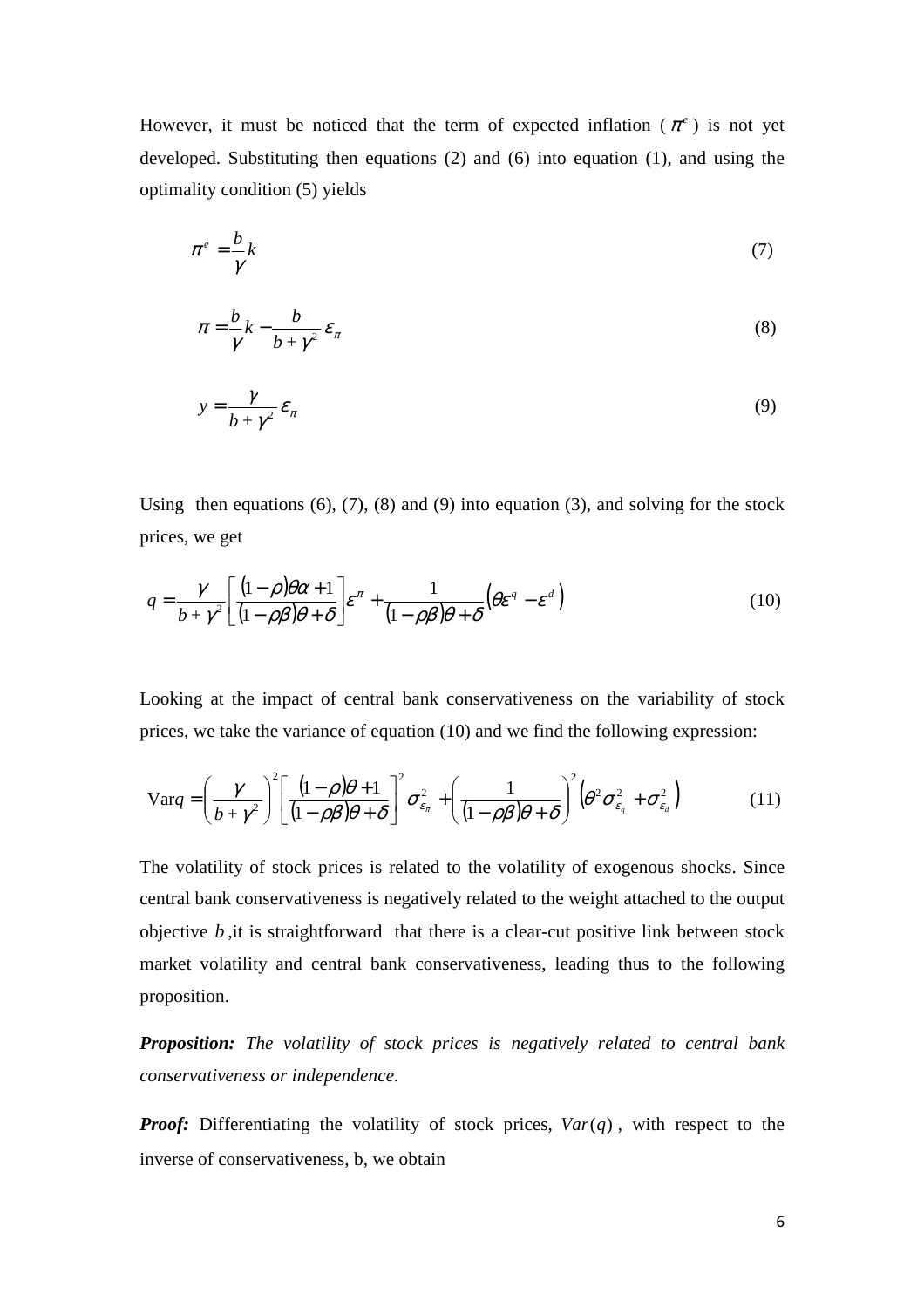$$
\frac{\partial \text{Var}_q}{\partial b} = -2 \frac{1}{(b + \gamma^2)} \left( \frac{\gamma}{b + \gamma^2} \right)^2 \left[ \frac{(1 - \rho)\theta + 1}{(1 - \rho\beta)\theta + \delta} \right]^2 \sigma_{\varepsilon_\pi}^2 < 0 \tag{12}
$$

Since central bank weights more (a higher value of b) the output objective, there is a negative impact on the volatility of stock prices. In other words, more conservative and independent central banks are more likely to harm financial stability. A notable example is the case of the ECB which has a more conservative profile compared to the FED.

#### **3. Empirical analysis**

#### **3.1 Data and Methodology**

Our sample covers 29 countries for the period from 1998 to 2005 on an annual basis, where significant changes on the level of central bank characteristics such as independence and transparency have been occurred. In the literature several methods to construct central bank independence index are proposed (Bade & Parkin, 1982; Cukierman *et al*., 1992, Fry *et al*. 2000, Polillo & Guillén, 2005; Arnone *et al*. 2009, Arnone & Romelli, 2013). Recently, Dincer & Eichengreen (2014) create an index of independence for a large number of countries and an extended period of time. In our study, we consider this latter index of central bank independence.

As far as transparency index is considered we used the one developed by Eijffinger & Geraats, (2006) and Dincer & Eichengreen, (2007). More specifically, they construct an index of transparency by taking account of the actual information disclosed by central banks taking a value from zero (lower level of transparency) to fifteen (higher level of transparency). Dincer & Eichengreen (2007) extended the transparency index, initially proposed by Eijffinger & Geraats,  $(2006)$ , for a large range of central banks (124) over the period (1998–2005).

Stock market general indices are drawn from the database Ecowin Reuters, and the money market rates are taken from the IFS database of the International Monetary Fund. Every year, the standard deviation of the money market rates is calculated as a proxy for historical volatility measure, by using quarterly data.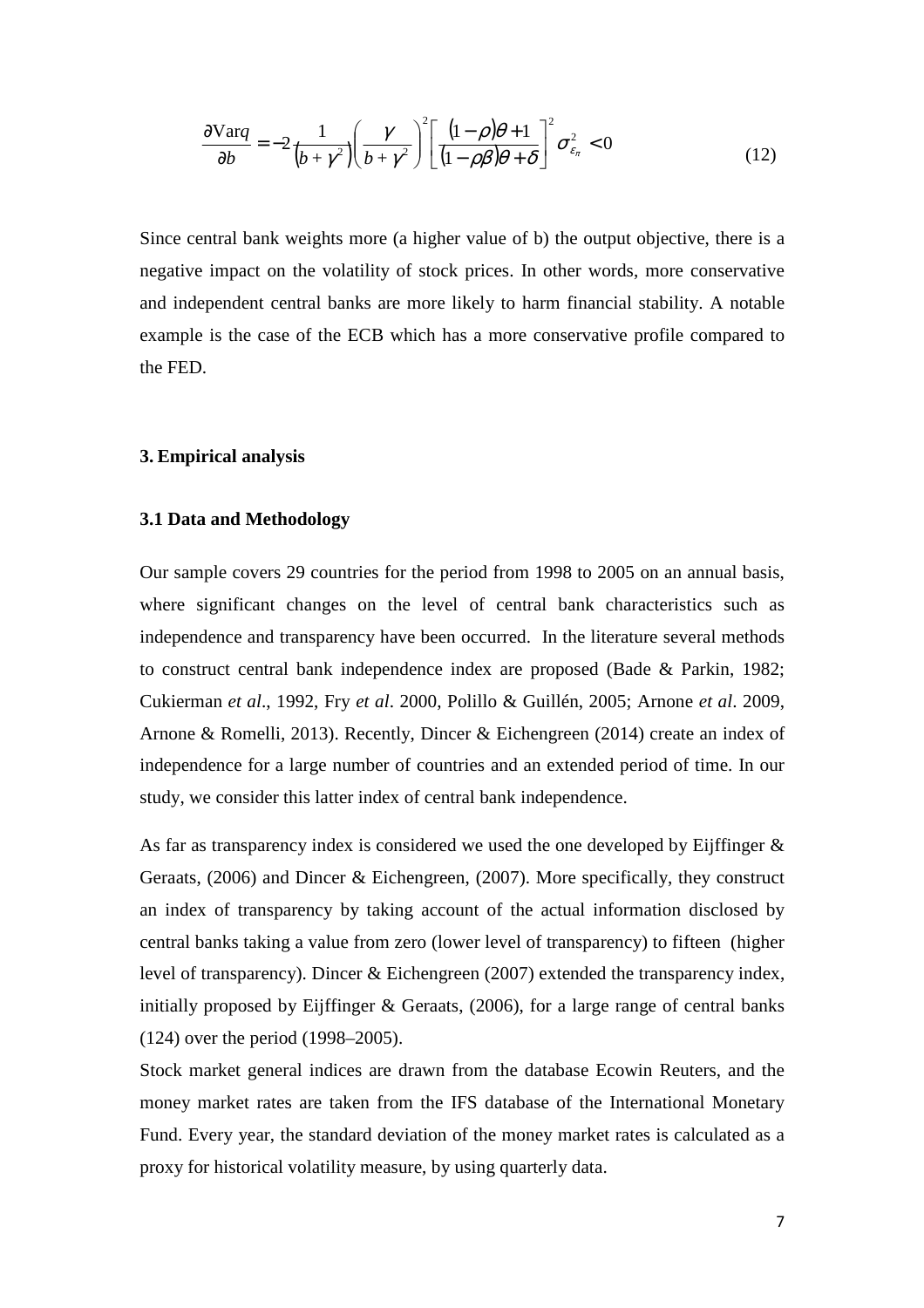Following the study of Papadamou *et al*. (2014b) and in order to check for the robustness of our results two different measures of stock market volatility are constructed. The first one refers to conditional volatility based on the estimation of a GARCH model on stock market returns on a daily frequency. 6 Based on the coefficients estimated in these models, we construct the daily conditional standard deviation (conditional volatility), and then we aggregate up the daily volatilities to annual frequency.7The second one called historical volatility is on an annual basis by using quarterly data of stock prices.

In order to investigate empirically the theoretical relationship developed in the previous section between central bank's level of independence and stock market volatility panel data analysis is applied on a set of data for 29 countries. Panel data methodology presents a number of significant advantages compared to times series analysis. Among others, Wooldridge (2002) argues that panel data methodology controls for individual heterogeneity, diminishes problems associated with multicollinearity and estimation bias. Therefore, our general form of the model estimated is the following:

$$
y_{j,t} = a_0 + a_1 Tr_{j,t} + a_2 CBI_{j,t} + \sum_{k=1}^{\lambda} \beta_k x_{j,t}^k + e_{j,t}
$$
 (13)

where stock market volatility (y) can be measured either by the standard deviation of quarterly stock prices  $\sigma(q)$   $_{i,t}$ , by the GARCH-based stock return volatility previously used by Papadamou *et al.* (2014b). The central bank independence index CBI<sub>j,t</sub> and the transparency index  $Tr_{j,t}$  are the regressors proposed in order to capture central bank characteristics. Based on the analytical model of section two, we expect a positive effect of CBI on stock market volatility. While  $x_{j,t}$  is the group of k control variables based on previous relevant literature (Mun, 2007; Umutlu *et al.*, 2010; Esqueda *et al.*, 2012). More specifically, in order to take into account any possible size effects the stock market capitalization deflated by GDP (referred to here after as 'Size') is constructed.The interest rate volatility measured as the standard deviation of

 $\overline{a}$ 

<sup>6</sup> GARCH estimates are not presented for economy of space reasons but are available from the authors upon request.

 $<sup>7</sup>$  To aggregate volatilities from daily to lower frequencies, say annually, we take the average over that</sup> year and scale by  $\sqrt{365}$ , allowing for the possibility of missing days due to, for instance, holidays.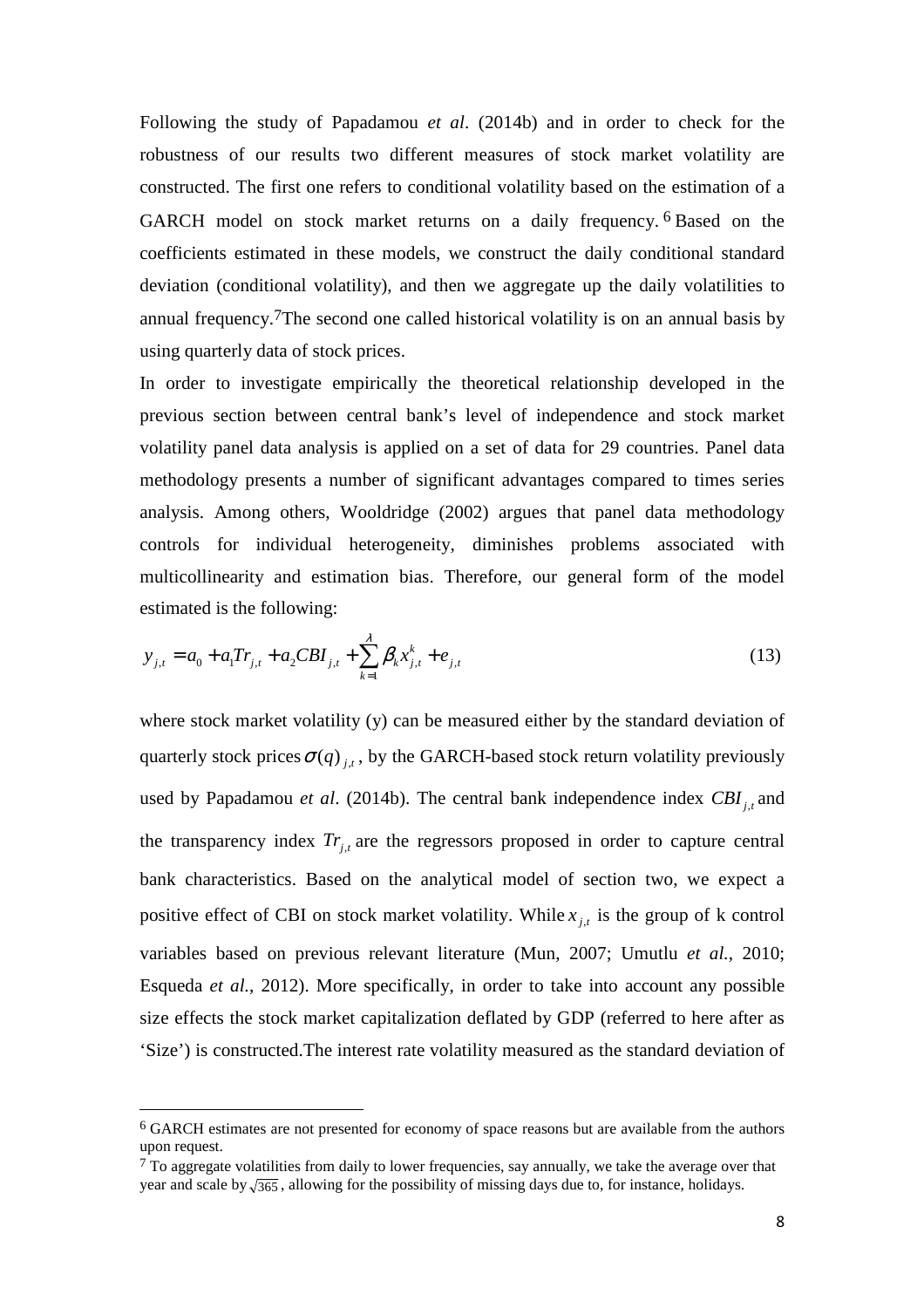quarterly interest rates,  $\sigma(i)$ <sub>*j,t*</sub>, is used to capture the reaction to demand and inflation shocks. The country's foreign equity inflows and outflows plus foreign direct investment inflows and outflows divided by GDP (referred to hereafter as 'GEQY') can offer an index of financial integration. The ratio of the total value of shares traded over the average market capitalization (TO, turnover ratio) can capture any possible liquidity effects on stock market volatility.

Finally as general macroeconomic factors, we include the real GDP growth and the effective exchange rate volatility measured by the standard deviation of the effective exchange rate (EER) monthly series over a year. 8 The EER data are provided by the Bank of International Settlements (BIS).

Table 1 provides the descriptive statistics for the variables of interest of our sample. The conditional volatility is presenting higher mean and standard deviation comparing to historical one. As far as central bank characteristics are considered the transparency variable presents higher dispersion compared to the independence variable. They both cover a significant part of the scale of the measurement. Interest rate volatility is higher compared to exchange rate volatility implying more active management of demand shocks in the economies studied. The variables concerning the stock market like turnover ratio, and market capitalization present high mean values but also significant variation across the mean, while GDP growth is more stable and with low mean.

#### **<Insert Table 1 here>**

Referring to our empirical model the  $e_{j,t}$  are the error terms for j=1,2, ...,M crosssectional units, observed for  $t=1,2,...,T$  dated periods. The parameter  $a_0$  represents the overall constant in the model. At this point we have to mention that any cross-panel correlations, i.e.,  $Cov(e_{i,t}, e_{s,t}) \neq 0$ , may result to inefficient estimates (see Beck and Katz, 1995).Therefore, the hypothesis of cross-sectional independence is tested by implementing to tests for panel-data models with small T and large N. The first one is the semi-parametric test proposed by Frees (1995), while the second one is the

l

<sup>8</sup> Turnover ratio and size are collected by the World Bank, while GEQY is available on the updated and extended version of the External Wealth of Nations Mark II database developed by Lane and Milesi-Ferretti (2007).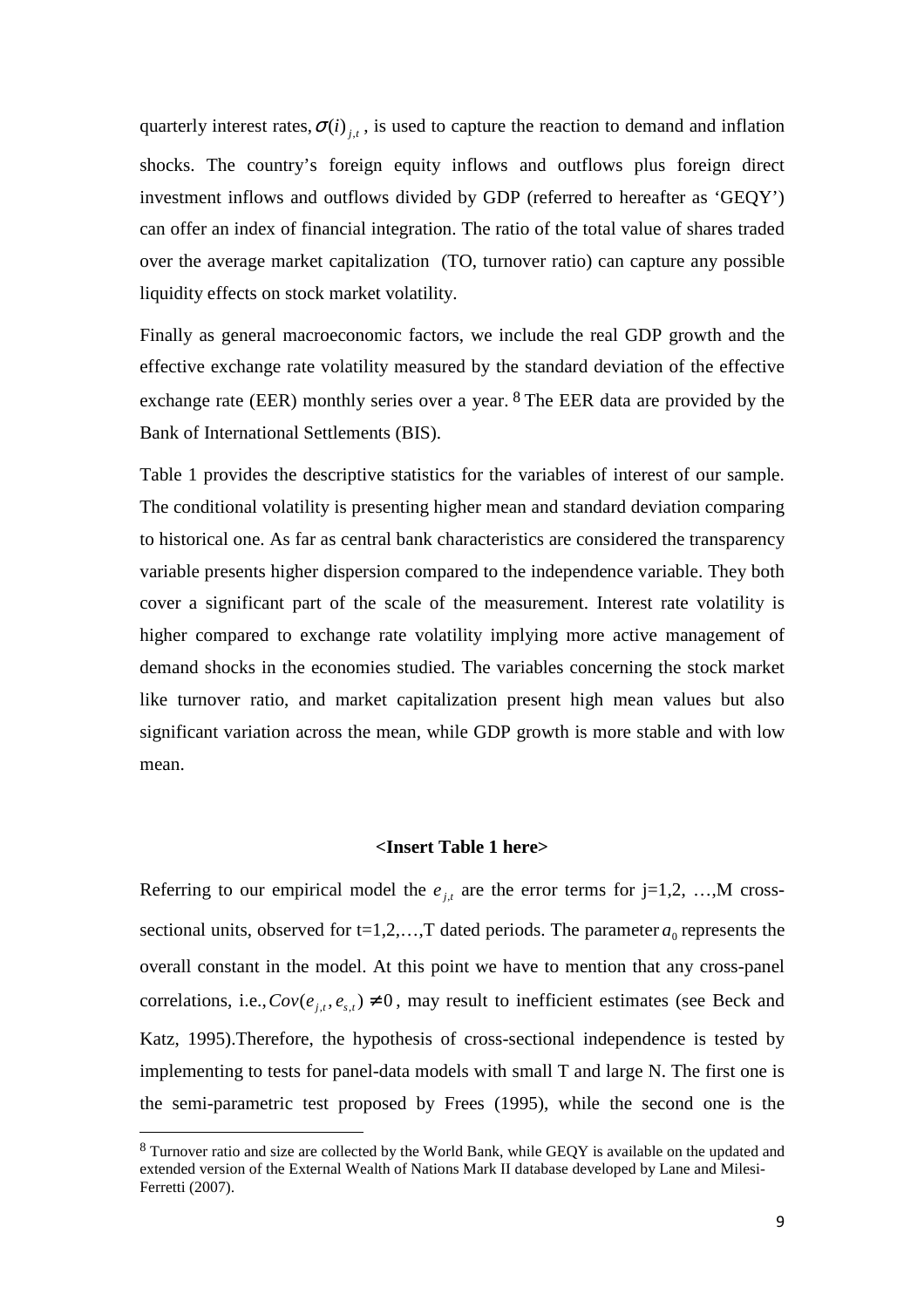parametric one proposed by Pesaran (2004). As far as heteroskedasticity problems are considered we employed the modified Wald test for group-wise heteroskedasticity (Wooldridge, 2002). The results of the above tests, employed to assess the existence of such biases, are presented in the lower part of table 3 where estimation results are presented.

Given that in the case of heteroskedastic and contemporaneously correlated across panels disturbances, the combination of OLS with panel-corrected standard errors (PCSEs) leads to an accurate estimation compared to the feasible GLS method (Beck and Katz, 1995), we proceed to the OLS estimations with PCSEs. Moreover, in order to correct for any correlation within panels, Prais-Winsten regression is estimated with PCSEs.

#### **3.2 Empirical Results**

By proceeding to our empirical investigation two different versions of our model are estimated. In the first one we investigate the effect of central bank's characteristics alone on stock market volatility measures. While in the second one, referred as extended model, all the control variables described in the previous section are included. The two models are estimated for both historical and conditional stock market volatility measures. The estimation results are obtained by using OLS and the Prais-Winsten method with PCSEs, due to the evidence provided for contemporaneous correlations of errors (see the results of tests suggested by Frees, 1995, and Pesaran, 2004) and for group-wise heteroskedasticity (see Wald test in the bottom of table 3).

#### **<Insert Table 2 here>**

The first version of our model confirms our theoretical argument for the positive effect of central bank independence on stock market volatility. While as in study of Papadamou *et al*. (2014b), the higher level of central bank transparency can have beneficial effect on stock market volatility. These two effects, responsible for almost 20% percent of stock market variability, are not affected in the extended models for all measures of stock market volatility. In absolute terms the effect of central bank independence on stock market volatility is higher compared to the effect of higher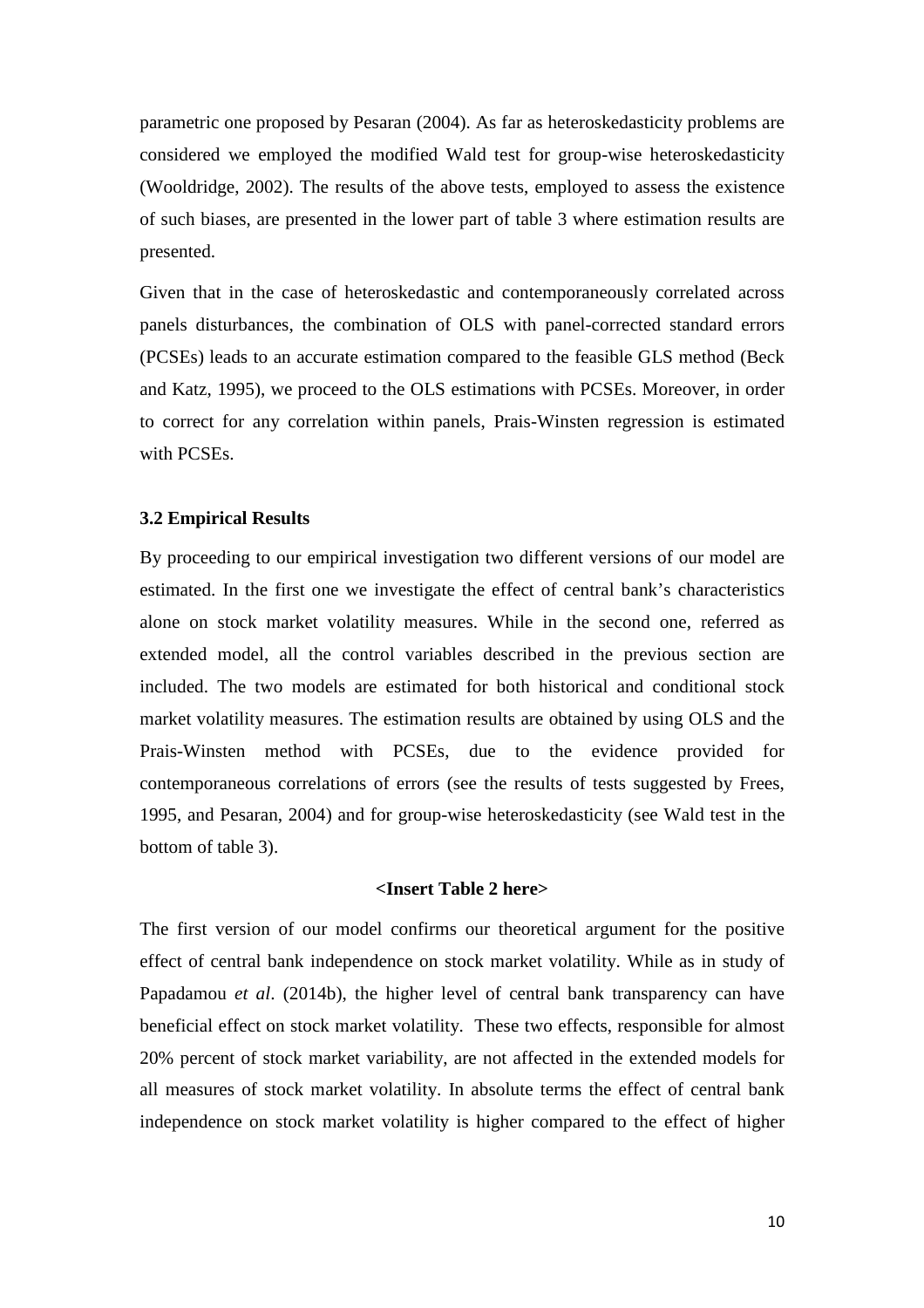transparency. This result can have significant implication for monetary authorities when paying particular attention on dimensions of central bank characteristics.

Concerning the effects of other control variables on stock market volatility measures we can summarize the following: The positive effect of interest rate volatility is present only in case of conditional volatility measure. This positive relation is expected due to the fact that interest rate discounts expected dividends in a fundamental stock pricing model. Higher stock market size leads to significant reduction of conditional stock market volatility. Less developed stock market with thin trading is expected to be more volatile. In line with previous studies (Umutlu *et al*., 2010; Esqueda *et al*, 2012, Papadamou *et al*., 2014b), the financial integration measure, GEQY, is negatively correlated with stock market volatility. Worth mentioning, the beneficial effect of GDP growth on stock market volatility measures. Another important finding for central bankers is the positive correlation between exchange rate variability and stock market variability. Therefore, lower uncertainty about exchange rate policy may contribute to a more stable stock market also. Generally speaking the inclusion of control variables increases significantly the explanatory power of our models.

By comparing the size of the coefficients of independence index and central bank transparency in absolute terms, can be characterised as similar between the two models of historical and conditional volatilities. Overall, it can be argued that the positive theoretical relationship between level of independence and stock market volatility is empirically confirmed even if we control for variables previously used in the literature such as central bank transparency, interest rate volatility, exchange rate volatility, real GDP growth, stock market's size and turnover ratio.

#### **4. Concluding remarks**

This paper examined the relationship between stock market volatility and central bank independence. Our analytical setting implies a positive relationship between central bank independence and stock market volatility. By using panel data for 29 countries our empirical analysis confirms our analytical proposition.

Our study has significant policy implications for monetary authorities that establish their profile for implementing a successful monetary policy strategy. Given that higher level of independence may harm stock market volatility and higher level of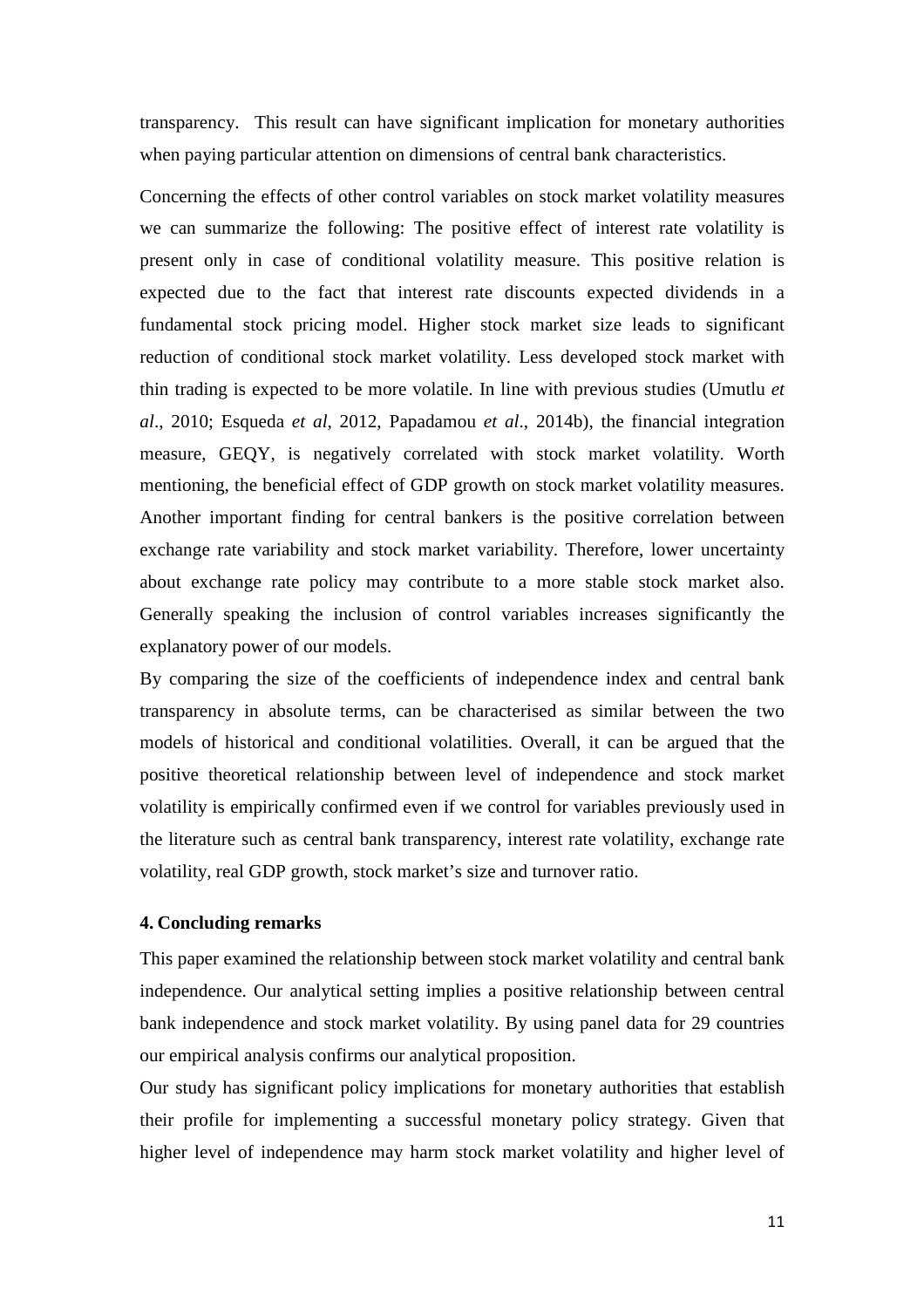transparency may reduce it, a mixed strategy by central banks can fulfill the goals initially set by central banks concerning stock market stability.

Moreover, central bank interventions and policies for reducing exchange rate uncertainty can lead to a more stable stock market with consequently significant benefits for the investment in the local economy.

In conclusion central bank's characteristics like the level of independence and the level of transparency may enhance the traditional goal of financial stability, which was highlighted by the recent financial crisis. Therefore, moving toward monetary policy transparency with lower levels of central bank independence is recommended as stock market volatility can be reduced considerably.

**Acknowledgements:** This research paper was co-financed by the European Union European Social Fund and Greek national funds through the Operational Program "Education and Lifelong Learning" of the National Strategic Reference Framework and the Research Funding Program "THALES - Investing in a knowledge society through the European Social Fund" (MIS 380292).

#### **REFERENCES**

Alesina, A., Stella, A., 2011. The politics of monetary policy. In B. M. Friedman and M. Woodford (Eds.), *Handbook of Monetary Economics*, Volume 3 of *Handbook of Monetary Economics*, Chapter 18, pp. 1001–1054. Elsevier.

Alpanda, S., Honig, A., 2009. The impact of central bank independence on political monetary cycles in advanced and developing nations. *Journal of Money, Credit and Banking 41*(7), 1365–1389.

Arnone, M., Romelli, D. 2013. Dynamic central bank independence indices and inflation rate: A new empirical exploration. *Journal of Financial Stability 9*(3), 385– 398.

Arnone, M., Laurens, B.J., Segalotto, J.-F. Sommer, M., 2009. Central bank autonomy: Lessons from global trends. *IMF Staff Papers 56*(2), 263–296.

Bade, R., Parkin M., 1982. Central bank law and monetary policy. Technical report, Department of Economics University of Western Ontario.

Barro, R., & Gordon, D., 1983. A positive theory of monetary policy in a natural rate model. *Journal of Political Economy* 91, 589-610.

Beck, N., Katz, J.N., 1995. What to do (and not to do) with time-series cross-section data. *American Political Science Review* 89, 634–647.

Berger, W., Kißmer, F., 2013. Central Bank Independence and Financial Stability: A Tale of Perfect Harmony?, *European Journal of Political Economy*, 31: 109-118.

Blinder, A. S., 1998. Central Banking in Theory and Practice.MIT Press, Cambridge, MA.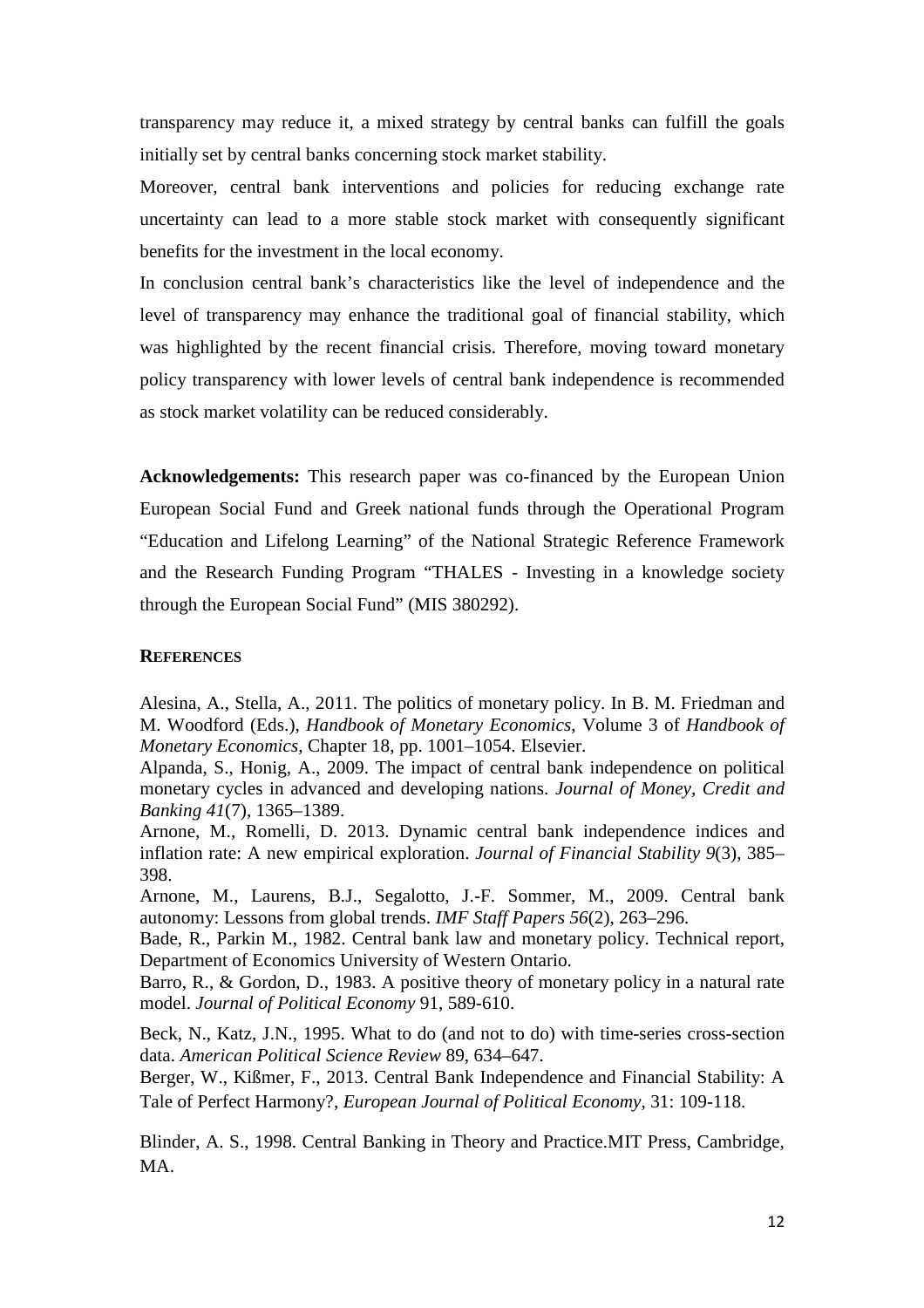Borio, C. and Lowe, P., 2002. Asset Prices, Financial and Monetary Stability: Exploring the Nexus, BIS Working Paper No. 114, Bank for International Settlements, Basle.

Carlstrom, C. T. and Fuerst, T. S., 2009. Central bank independence and inflation: A note. *Economic Inquiry 47*(1), 182–186.

Cecchetti, S., Genberg, H., Lipsky, J., Wadhwani, S., 2000. Asset prices and central bank policy.Center for Economic Research, London.

Čihák, M., 2007. Central bank independence and financial stability, IMF, mimeo.

Crowe, C., Meade, E.E., 2008. Central bank independence and transparency: Evolution and effectiveness. *European Journal of Political Economy* 24,763-777.

Cukierman, A., 2008. Central bank independence and monetary policymaking institutions – past, present and future. *European Journal of Political Economy 24*(4), 722–736.

Cukierman, A., Meltzer, A., 1986. The theory of ambiguity, credibility, and inflation under discretion and asymmetric information. *Econometrica* 54, 1099-1128.

Cukierman, A., Webb, S. B., Neyapti, B., 1992. Measuring the independence of central banks and its effect on policy outcomes. *The World Bank Economic Review*  6(3), 353–398.

de Haan, J., Masciandaro, D., Quintyn, M., 2008. Does central bank independence still matter? *European Journal of Political Economy 24*(4), 717–721.

Demertzis, M., Hughes-Hallet, A., 2007. Central Bank Transparency in Theory and Practice*. Journal of Macroeconomics* 29 (4), 760-789.

Dincer, N., Eichengreen, B., 2007. Central bank transparency: where, why, and with what effects? NBER Working Paper Nr. 13003.

Dincer, N. N., Eichengreen, B., 2014. Central bank transparency and independence: updates and new measures. *International Journal of Central Banking*, *10*(1), 189-253.

Eijffinger, S. C. W., & Hoeberichts, M., 1998. The tradeoff between central bank independence and conservativeness. *Oxford Economic Papers*, 50(3), 397-411.

Eijffinger S.C.W., & Hoeberichts M., 2008. The tradeoff between central bank independence and conservativeness in a New Keynesian framework. *European Journal of Political Economy* 24, 742-747.

Eijffinger, S., Geraats, P.M., 2006. How transparent are central banks? *European Journal of Political Economy* 22, 1–21.

Eijffinger, S. C. W., van der Cruijsen, C., 2010. 'The Economic Impact of Central Bank Transparency: a Survey', in P. Siklos, M. Bohl and M. Wohar (eds.),Challenges in Central Banking, Cambridge, Cambridge University Press, pp. 261–319.

Eijffinger, S.C.W., Hoeberichts, M., Schaling, E., 2000. Why money talks and wealth whispers: Monetary uncertainty and mystique. *Journal of Money, Credit and Banking*, 218-235.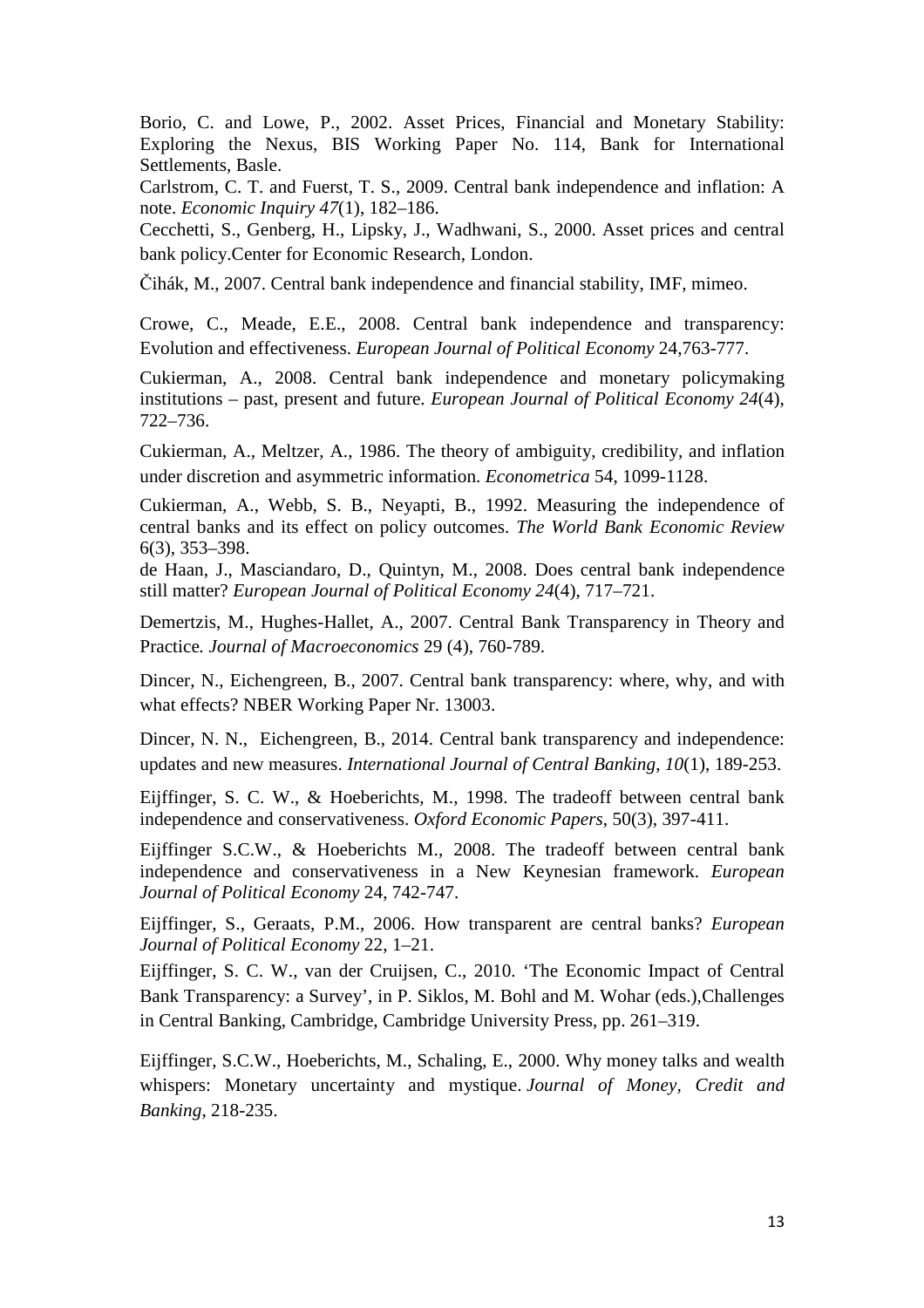Esqueda, O.A., Assefa, T.A., Mollick, A.V., 2012. Financial globalizationand stock market risk. *Journal of International Financial Markets,Institutions and Money* 22, 87-102.

Förch, T., and Sunde, U., 2012. Central bank independence and stock market returns in emerging economies. *Economics Letters* 115 (1)): 77-80.

Frees, E. W., 1995. Assessing cross-sectional correlations in panel data. *Journal of Econometrics* 69: 393-414.

Fry, M., Julius, D., Mahadeva, L., Roger, S., Sterne G., 2000. Key issues in the choice of monetary policy framework. In. Mahadeva L. and Sterne G. (Eds), Monetary policy frameworks in a global context, Routledge; 1-17.

Garcia Herrero, A., Del Rio, P., 2003. Financial Stability and the Design of Monetary Policy, Working paper 17, American University Paris.

Geraats, P. M., 2002. Central Bank Transparency. *Economic Journal*, 112(483), 532- 565.

Klomp, J., de Haan, J., 2010a. Central bank independence and inflation revisited. *Public Choice 144*(3-4), 445–457.

Klomp, J. de Haan, J., 2010b. Inflation and central bank independence: a metaregression analysis. *Journal of Economic Surveys 24*(4), 593–621.

Klomp, J., de Haan, J., 2009. Central bank independence and financial instability. *Journal of Financial Stability* 5(4), 321-338.

Kuttner, K.N., Posen, A.S., 2010. Do markets care who chairs the central bank? *Journal of Money, Credit and Banking* 42 (2), 347–371.

Kydland, F. E., & Prescott, E. C., 1977. Rules rather than discretion: The inconsistency of optimal plans. *Journal of Political Economy*, 85, 473-492.

Lane, P.R., Milesi-Ferretti, G.M., 2007. The external wealth of nations mark II: Revised and extended estimates of foreign assetsand liabilities, 1970–2004. *Journal of International Economics* 73 (2), 223–250.

Moser, C., Dreher, A., 2010. Do markets care about central bank governor changes? evidence from emerging markets. *Journal of Money, Credit and Banking* 42 (5), 1589–1612.

Mun, K.-C., 2007. Volatility and correlation in international stock markets and the role of exchange rate fluctuations. *Journal of International Financial Markets, Institutions and Money* 17, 25-41.

Muscatelli, A., 1998. Optimal inflation contracts and inflation targets with uncertain central bank preferences: Accountability through independence?. *The Economic Journal*, *108*(447), 529-542.

Papadamou, S., 2013. Market anticipation of monetary policy actions and interest rate transmission to US Treasury market rates. *Economic Modelling*,33, 545-551.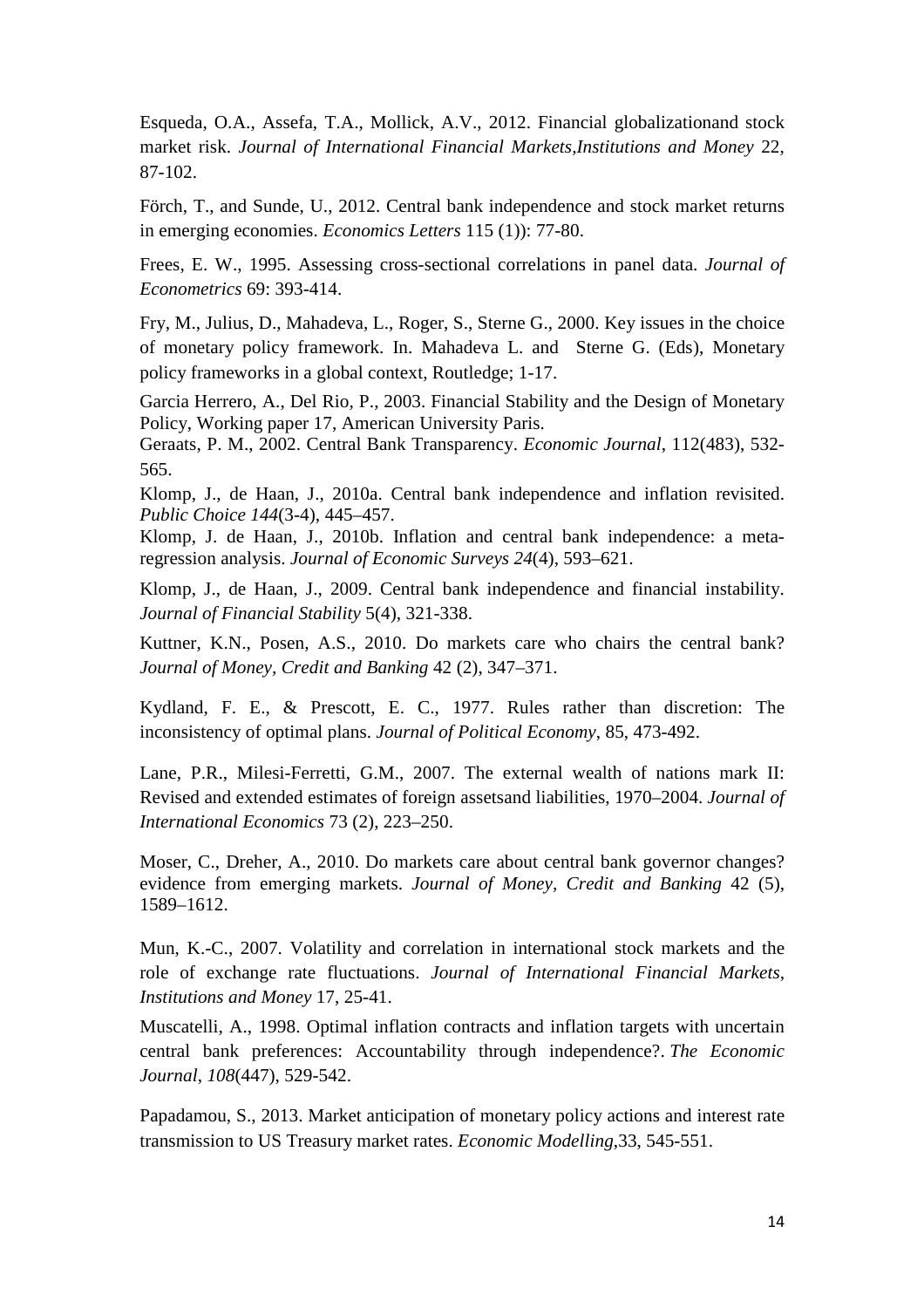Papadamou, S., Sidiropoulos, M., Spyromitros, E. 2014a. Central bank transparency and the interest rate channel: Evidence from emerging economies. *Economic Modelling*,doi:10.1016/j.econmod.2014.10.016.

Papadamou, S., Sidiropoulos, M., Spyromitros, E., 2014b. Does Central Bank Transparency Affect Stock Market Volatility, *Journal of International Financial Markets, Institutions & Money*, 31, 362-377.

Pesaran, M. H., 2004. General diagnostic tests for cross section dependence in panels.University of Cambridge, Faculty of Economics, Cambridge Working Papers in Economics No. 0435.

Polillo, S., & Guillén, M., 2005. Globalization Pressures and the State: The Global Spread of Central Bank Independence. *American Journal of Sociology* 110(6), 1764- 1802.

Rogoff, K., 1985. The optimal degree of commitment to a monetary target. Quarterly *Journal of Economics* 100(4), 1169–1190.

Smets, F., 1997. Financial asset prices and monetary policy: theory and evidence, BIS Working Paper 47.

Umutlu, M., Akdeniz, L., Altay-Salih, A., 2010. The degree of financialliberalization and aggregated stock-return volatility in emerging markets. *Journal of Banking & Finance* 34, 509-521.

Van der Cruijsen,C., Demertzis, M., 2007. The impact of central bank transparency on inflation expectations. *European Journal of Political Economy* 23 (1), 51-66.

Wooldridge, J. M., 2002. Econometric Analysis of Cross Section and Panel Data. Cambridge, MA: The MIT Press.

### **Tables**

|                          |     |       |           |          | Max    |  |
|--------------------------|-----|-------|-----------|----------|--------|--|
| Variable                 | Obs | Mean  | Std. Dev. | Min      |        |  |
|                          |     |       |           |          |        |  |
| Historical Volatility    | 232 | 0.128 | 0.084     | 0.017    | 0.554  |  |
| Conditional volatility   | 232 | 0.275 | 0.138     | 0.091    | 1.090  |  |
| Transparency Index       | 232 | 6.325 | 3.312     | 1.000    | 13.500 |  |
| Independence Index       | 232 | 0.415 | 0.237     | 0.100    | 0.810  |  |
| <b>TO</b>                | 232 | 0.730 | 0.642     | 0.009    | 3.766  |  |
| <b>GEOY</b>              | 232 | 0.000 | 0.160     | $-0.832$ | 0.597  |  |
| Interest Rate Volatility | 232 | 0.186 | 0.237     | 0.000    | 1.923  |  |
| <b>Size</b>              | 232 | 0.707 | 0.535     | 0.024    | 2.564  |  |
| <b>EER Volatility</b>    | 232 | 0.051 | 0.138     | 0.004    | 1.741  |  |
| Real GDP Growth          | 232 | 0.036 | 0.035     | $-0.131$ | 0.113  |  |

**Table 1** Descriptive Statistics of the variables of interest